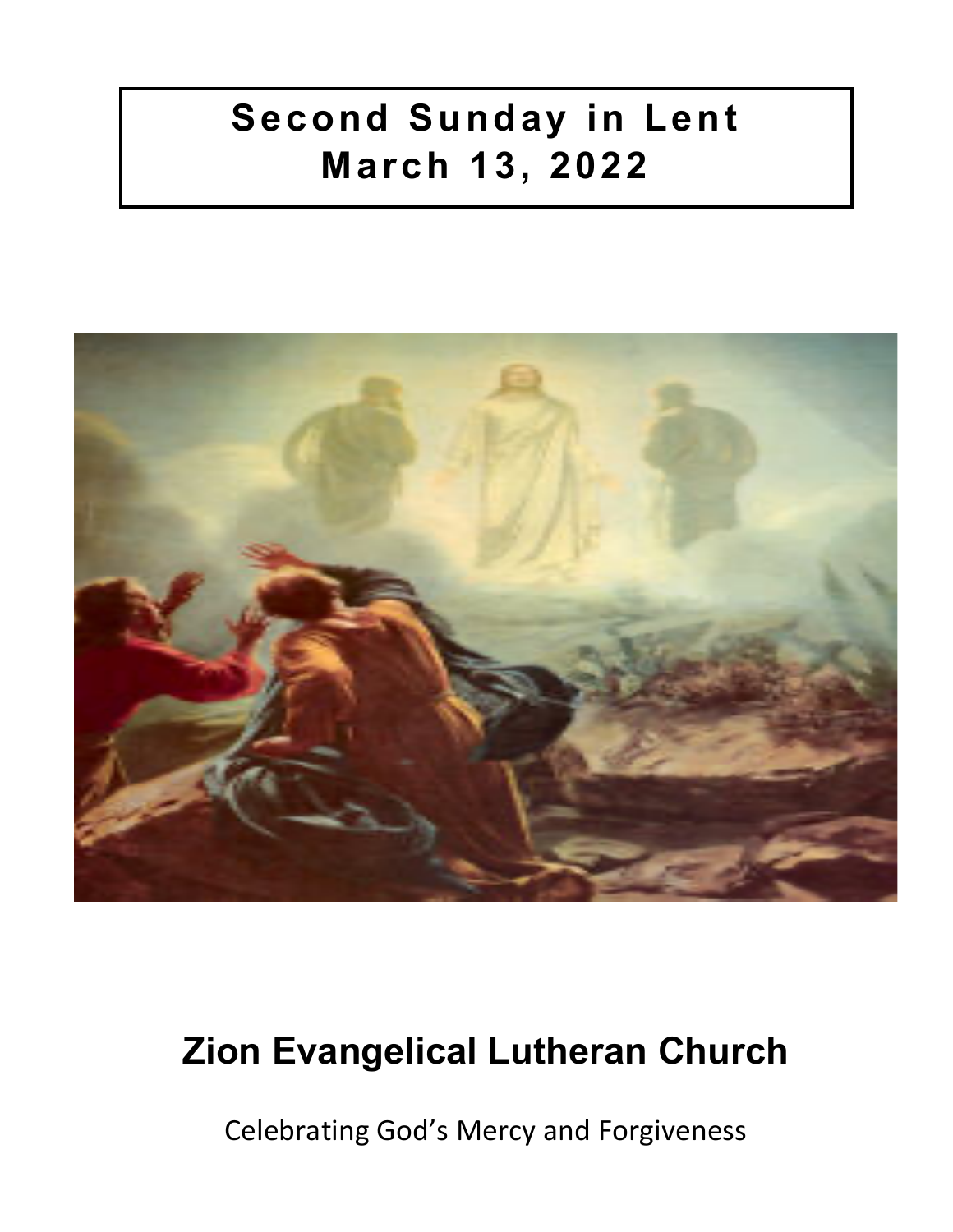# **The Second Sunday of Lent**

*Please be sure that all electronic devices are silenced*. \*Indicates to stand, as able.

# **GATHERING**

## *The Holy Spirit calls us together as the people of God.*

Though we sometimes doubt and often resist God's desire to protect and save us, our God persists. In holy baptism, God's people have been called and gathered into a God-initiated relationship that will endure. Lent provides the church with a time and a tradition in which to seek God's face again. Lent provides another occasion to behold the God of our salvation in the face of the Blessed One who "comes in the name of the Lord."

# **Prelude**

## **Welcome**

## **\* Confession and Forgiveness**

L: In the name of God, who makes a way in the wilderness, walks with us, and guides us in our pilgrimage.

# **A: Amen.**

- *\*\*\* Silence is kept for reflection and self-examination \*\*\**
- L: Holy One,
- **A: we confess that we have wandered far from you: we have not trusted your promises, we have ignored your prophets in our own day, we have squandered our inheritance of grace, we have failed to recognize you in our midst. Have mercy on us! Forgive us and turn us again to you. Teach us to follow in your ways, assure us again of your love, and help us to love our neighbor. Amen.**

# **\*Absolution** (*Receive God's Forgiveness*)

- L: Beloved in Christ, the Word draws near to you, and all who call out to God shall be saved. In Jesus, God comes to you again and again and gathers you under wings of love. In Jesus' name, your sins are forgiven. God journeys with you and teaches you how to live in love.
- **A: Amen.**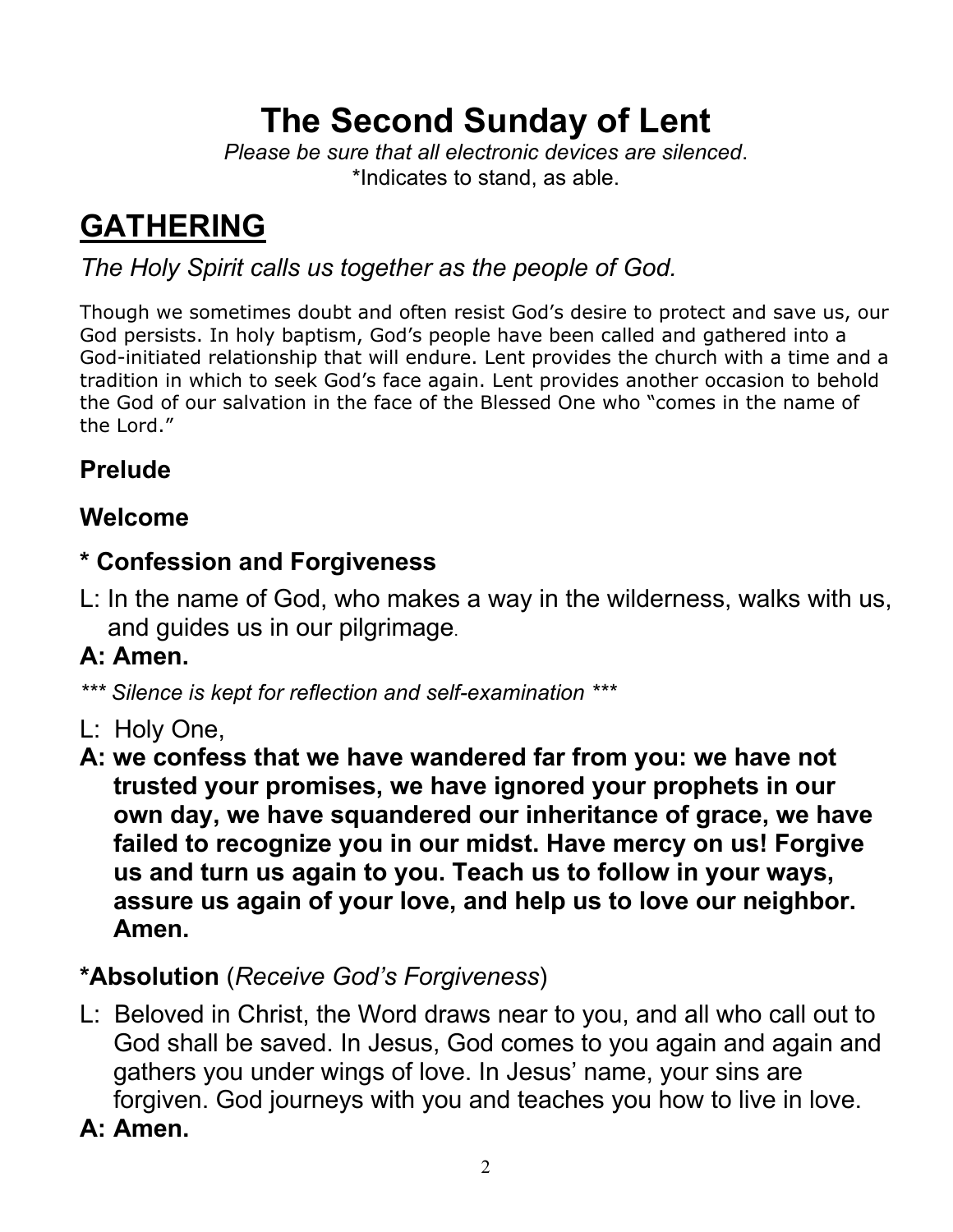**\*Gathering Hymn: "***The God of Abr'ham Praise!",* ELW 831, vss. 1 & 3

# **\*Greeting**

- L: The grace of our Lord Jesus Christ, the love of God, and the communion of the Holy Spirit be with you all.
- **A: And also with you.**

## **\*Prayer of the Day**

L: God of the covenant, in the mystery of the cross you promise everlasting life to the world. Gather all peoples into your arms, and shelter us with your mercy, that we may rejoice in the life we share in your Son, Jesus Christ, our Savior and Lord, who lives and reigns with you and the Holy Spirit, one God, now and forever

**A: Amen.**

# **WORD**

*God speaks to us in scripture reading, preaching, and song.*

## **A Reading from:** *Psalm 27*

*(Please read responsively – all join in on the even verses)*

- 1 The LORD is my light and my salvation; whom shall I fear? The LORD is the stronghold of my life; of whom shall I be afraid?
- **2 When evildoers assail me to devour my flesh — my adversaries and foes— they shall stumble and fall**.
- 3 Though an army encamp against me, my heart shall not fear; though war rise up against me, yet I will be confident.
- **4 One thing I asked of the LORD, that will I seek after: to live in the house of the LORD all the days of my life, to behold the beauty of the LORD, and to inquire in his temple.**
- 5 For he will hide me in his shelter in the day of trouble; he will conceal me under the cover of his tent; he will set me high on a rock.
- **6 Now my head is lifted up above my enemies all around me, and I will offer in his tent sacrifices with shouts of joy; I will sing and make melody to the LORD.**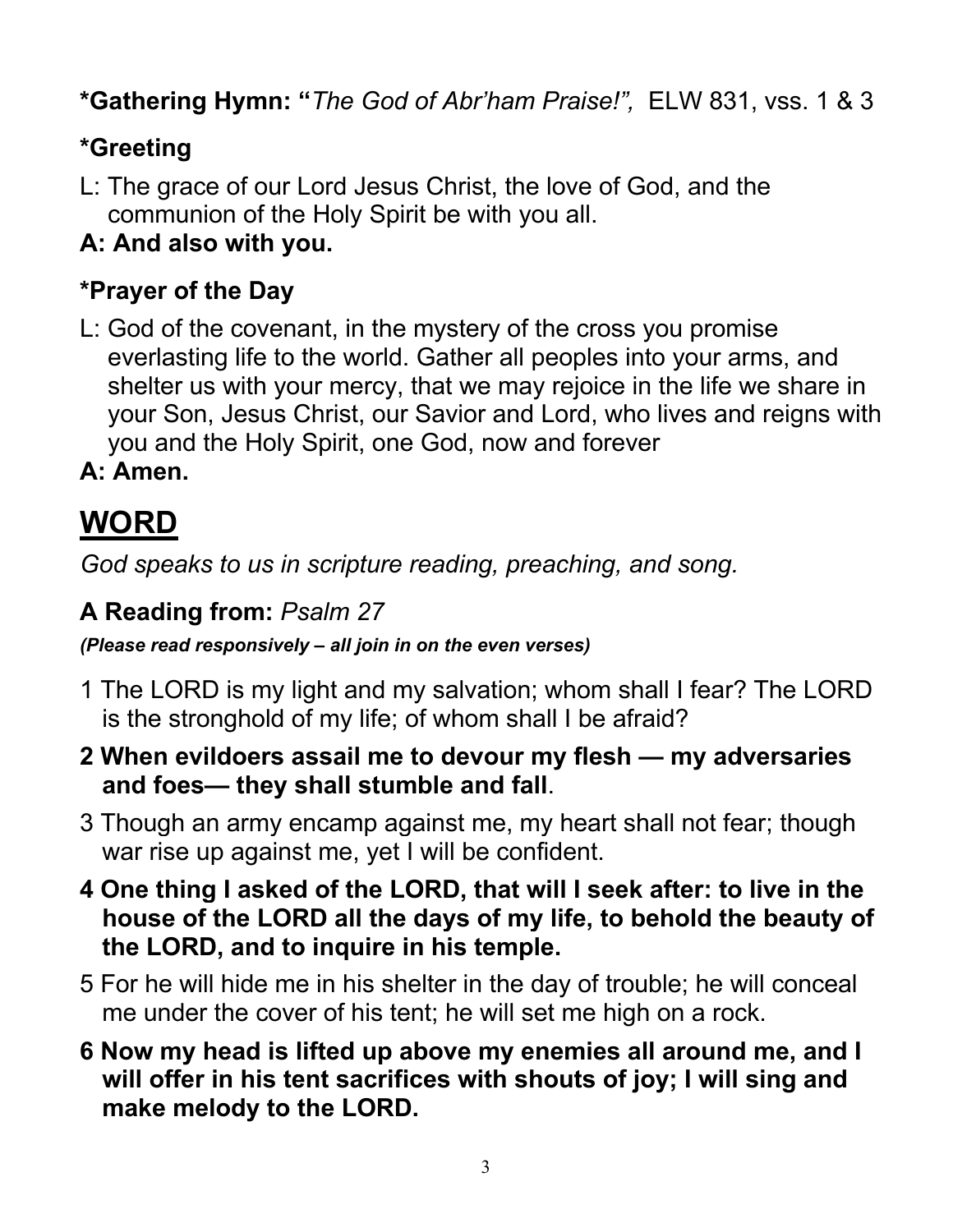7 Hear, O LORD, when I cry aloud, be gracious to me and answer me!

- **8 "Come," my heart says, "seek his face!" Your face, LORD, do I seek.**
- 9 Do not hide your face from me. Do not turn your servant away in anger, you who have been my help. Do not cast me off, do not forsake me, O God of my salvation!

## 10 **If my father and mother forsake me, the LORD will take me up.**

- 11Teach me your way, O LORD, and lead me on a level path because of my enemies.
- 12 **Do not give me up to the will of my adversaries, for false witnesses have risen against me, and they are breathing out violence.**
- 13 I believe that I shall see the goodness of the LORD in the land of the living.
- 14 **Wait for the LORD; be strong, and let your heart take courage; wait for the LORD**

## **Second Reading:** *Philippians 3:17-21, 4:1*

*Although Paul's devotion to Christ has caused him to be persecuted, he does not regret the course he has taken. Writing from prison, he expresses confidence in a glorious future and encourages other Christians to follow in his footsteps.*

R: The word of the Lord.

## **A: Thanks be to God.**

**\*Gospel:** *Luke 13:31-35*

L: The holy gospel according to Luke the 13<sup>th</sup> chapter.

# **A: Glory to you, O Lord.**

*Neither Herod's plotting nor Jerusalem's resistance to maternal love will deter Jesus from his sacrificial mission.*

L: The Gospel of the Lord.

**A: Praise to you, O Christ.**

**Message Special Music**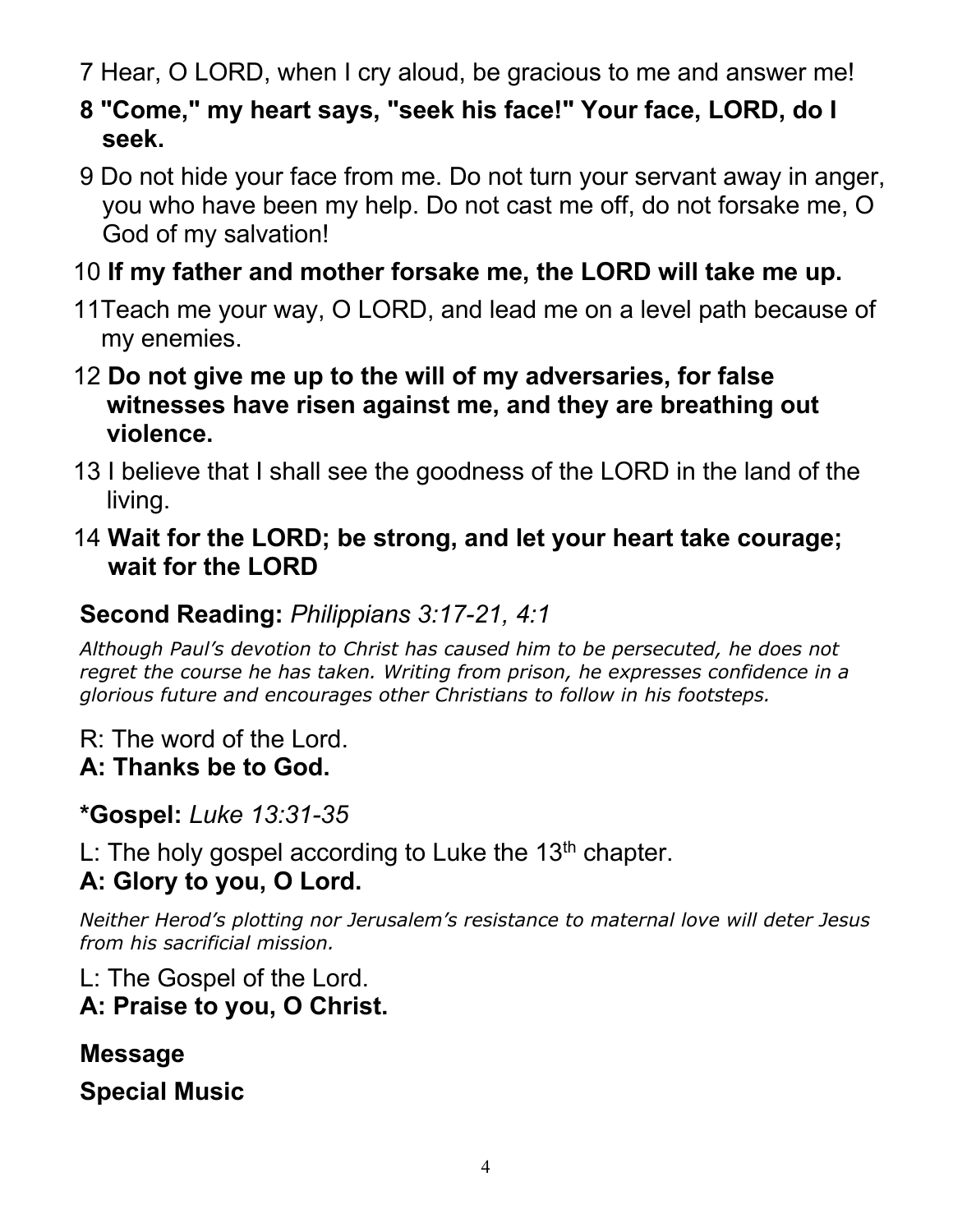# **\*Offering**

- L: Let us pray… Extravagant God
- **A: you have blessed us with the fullness of creation. Now we gather at your feast where you offer us the food that satisfies. Take and use what we offer here, come among us, and feed us with the body and blood of Christ, in whose name we pray. Amen.**

## **\*Prayers of the People**

The response to: "Merciful God," is **"Receive our prayer."**

# **MEAL**

*God feeds us with the presence of Jesus Christ.*

# **\*GREAT THANKSGIVING**

L: The Lord be with you.

# **A: And also with you.**

L: Lift up your hearts.

# **A: We lift them to the Lord.**

L: Let us give thanks to the Lord our God.

**A: It is right to give our thanks and praise.**

# **\*Words of Institution**

# **\*Lord's Prayer**

L: Gathered into one by the Holy Spirit, we pray as Jesus taught us.

- **A: Our Father, who art in heaven, hallowed be thy name, thy kingdom come, thy will be done, on earth as it is in heaven. Give us this day our daily bread; and forgive us our trespasses, as we forgive those who trespass against us; and lead us not into temptation but deliver us from evil. For thine is the kingdom, and the power, and the glory, forever and ever. Amen.**
- L: Here is food and drink for the journey. Take and be filled.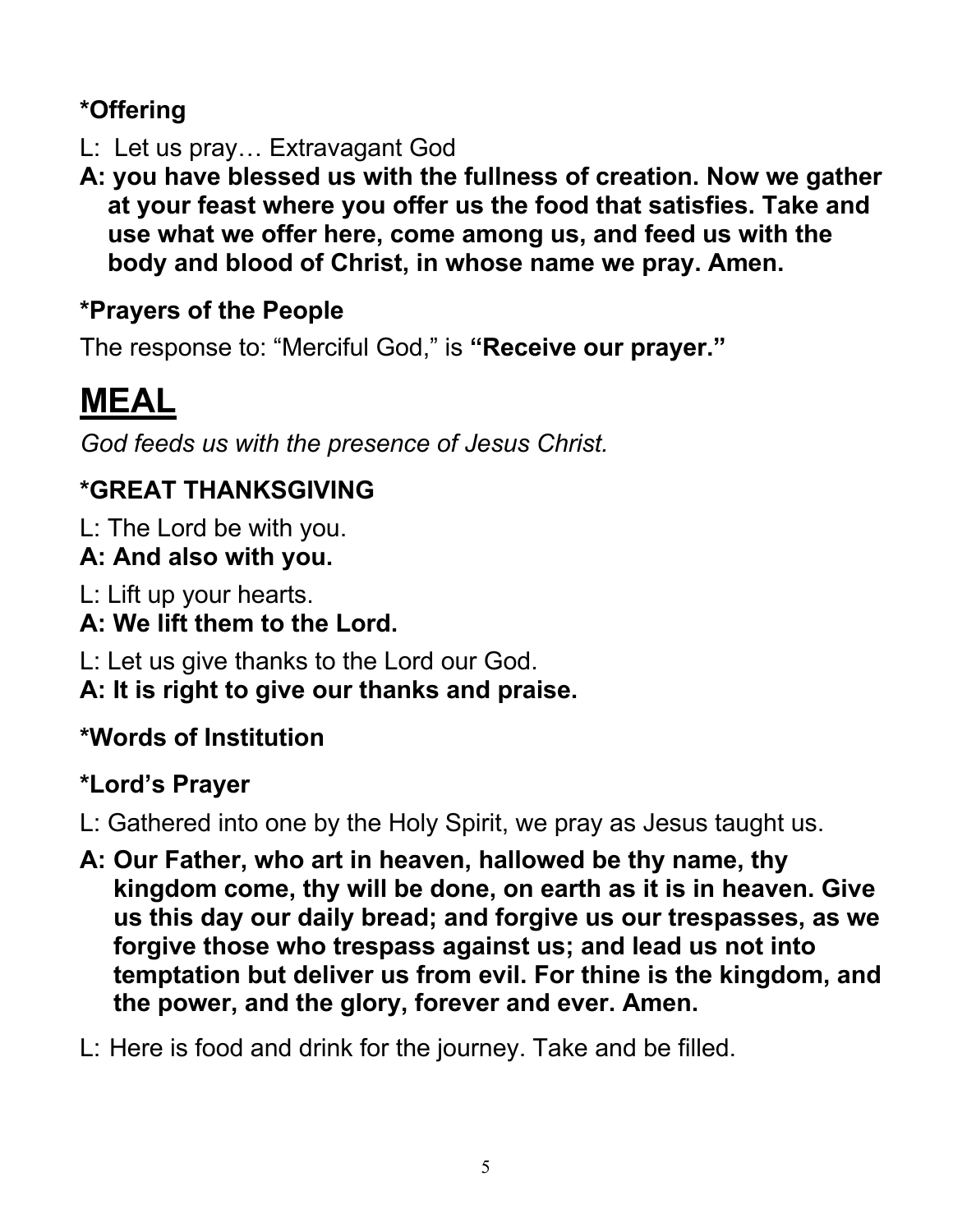# **Sharing the Supper**

*Each row will be dismissed by an usher, to maintain proper social distancing. Communicants will walk down the center aisle to the rear of the sanctuary where communion will be received. Please remain near the center of the aisle to avoid crowding the ends of pews. Masks must be kept on until standing in front of communion assistant where you will receive bread and wine. Juice and gluten free options are available upon your request. There will be a small trash can to dispose of your cup. Masks are to be returned to proper wearing, covering nose and mouth, prior to returning to your seat via the side aisle. If you need communion brought to you in your pew, please notify an usher. All baptized believers are welcome at God's table.* 

# **\*Prayer after Communion**

L: Blessed Jesus, in this rich meal of grace, you have fed us with your body, the bread of life. Now send us forth to bear your life-giving hope to a world in need.

**A: Amen.**

# **SENDING**

*God blesses us and sends us in mission to the world.*

# **\*Blessing**

L: You are children of God, anointed with the oil of gladness and strengthened for the journey. Almighty God, motherly, majestic, and mighty, bless you this day and always.

## **A: Amen.**

**\*Sending Hymn: "***All Who Love and Serve Your City",* ELW 724, vss. 1 & 3

## **Announcements**

## **\*Dismissal**

L: Go in peace. Jesus meets you on the way.

### **A: We will! Thanks be to God.**

Postlude: Liturgy from sundaysandseasons.com, Augsburg Fortress Liturgies annual license #45465, copyright Augsburg Fortress, all rights reserved. One License #A-725191. CCLI #1514582.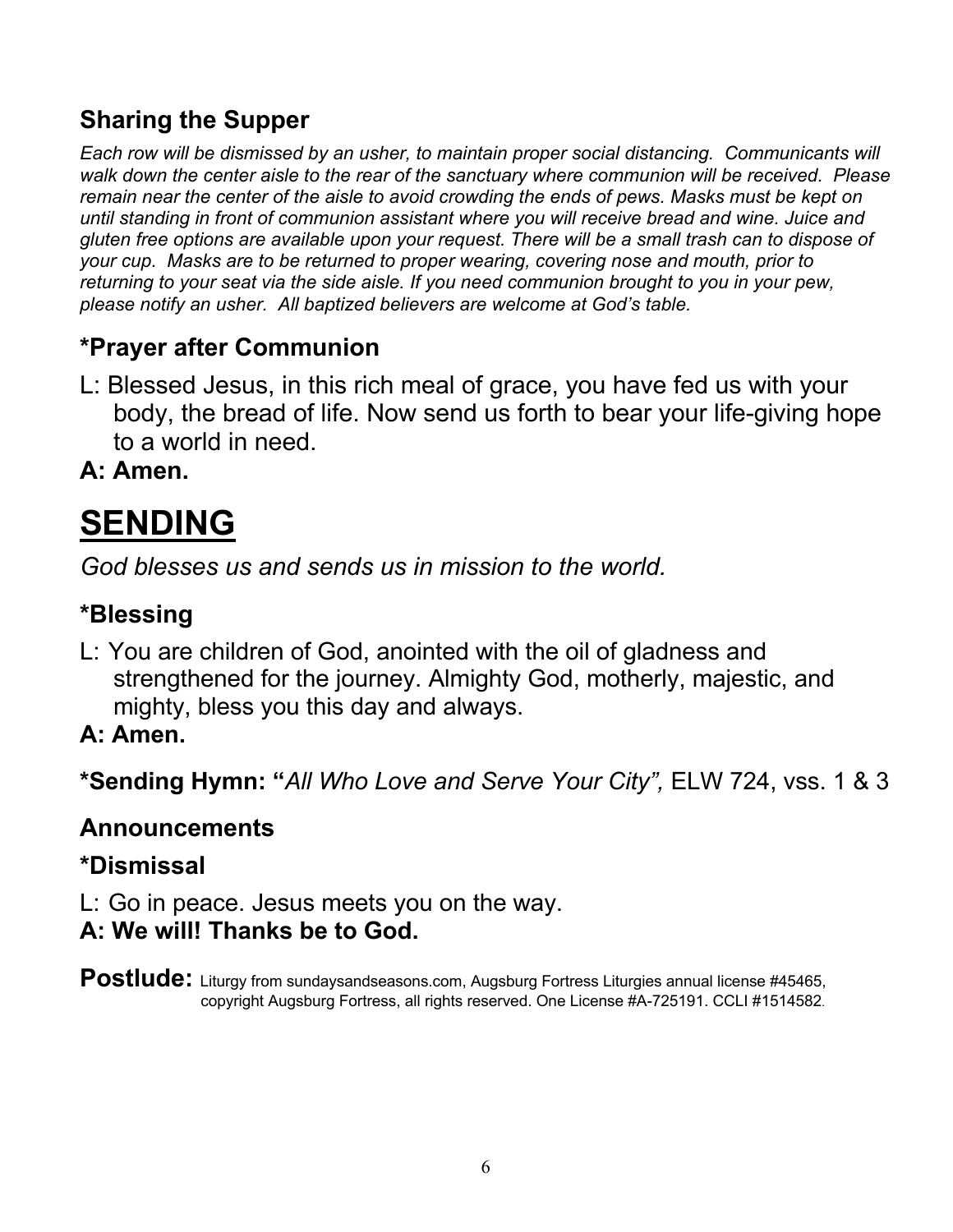#### **CONGREGATIONAL CARE**

Please read through the names of people who have requested prayer for one reason or another under our *Prayer Ministry Section*. God knows the reason, and we are called to care. We offer care by; praying, picking up the phone to offer a word of encouragement, sending a note or text, and offering help where a need arises. That is Christian Care. Let's show the world what it means to be God's Church!!!

*REMAINING WELL:* In an effort to keep our congregation and community safe and well, please be reminded that in this time of flu, colds, COVID and its variants, if you are not feeling well, please be kind to yourself and others and stay home!!! Sunday worship continues to be streamed weekly on Facebook. If you have a special need ie; groceries or prescriptions picked up or would like to be held in prayer please contact the church office. Let's do our best to stay well together!

#### **PRAYER AND SPIRITUALITY MINISTRY**

**PRAYER** is how we communicate with the God of the universe. Those we hold in our fervent prayers include: Owen Fleming, Dona Harmon, Gary Harmon, Marge Harrold, Rich Harrold, Shirley Hasenmeier, Donna Morefield, Pat Tomazic, Mathew Ward, Ben Hasenmeier, Sandie Kvasnika, John Lyren, Michael Miller, John Neuman, Dick Schenk, Laura, Paul, Ridley, those at risk for illness, health care workers, first responders, "essential" workers, and the homeless.

*HURON COMMUNITY PRAYER PATH & LABYRINTH* is open year-round from dawn to dusk. There are three separate prayer paths. The upper path is wooded and is one mile long. The lower path follows a brook, transformation bridge, and hilly wooded terrain provides a serene way to commune with nature. The third path traverses the meadow leading to the labyrinth.

The labyrinth is a meditative path that has one entry that leads you to the center. As you walk, find your own pace, let the world drop away, and turn inward to what you feel and think. In the center, pause, reflect, and be open to the whispers of your heart and God's message to you. Please take time and experience God on the path!

*HOLY GROUND:* The Prayer Path has published a book, *Holy Ground***,** that describes how the Prayer Path and Labyrinth got started, how it came together, the blessings people have received, and lives changed. The books are a fundraiser to help collect money for a replacement tractor and are available for \$15.00 in the narthex or see Shelia Preston. Please spread the word!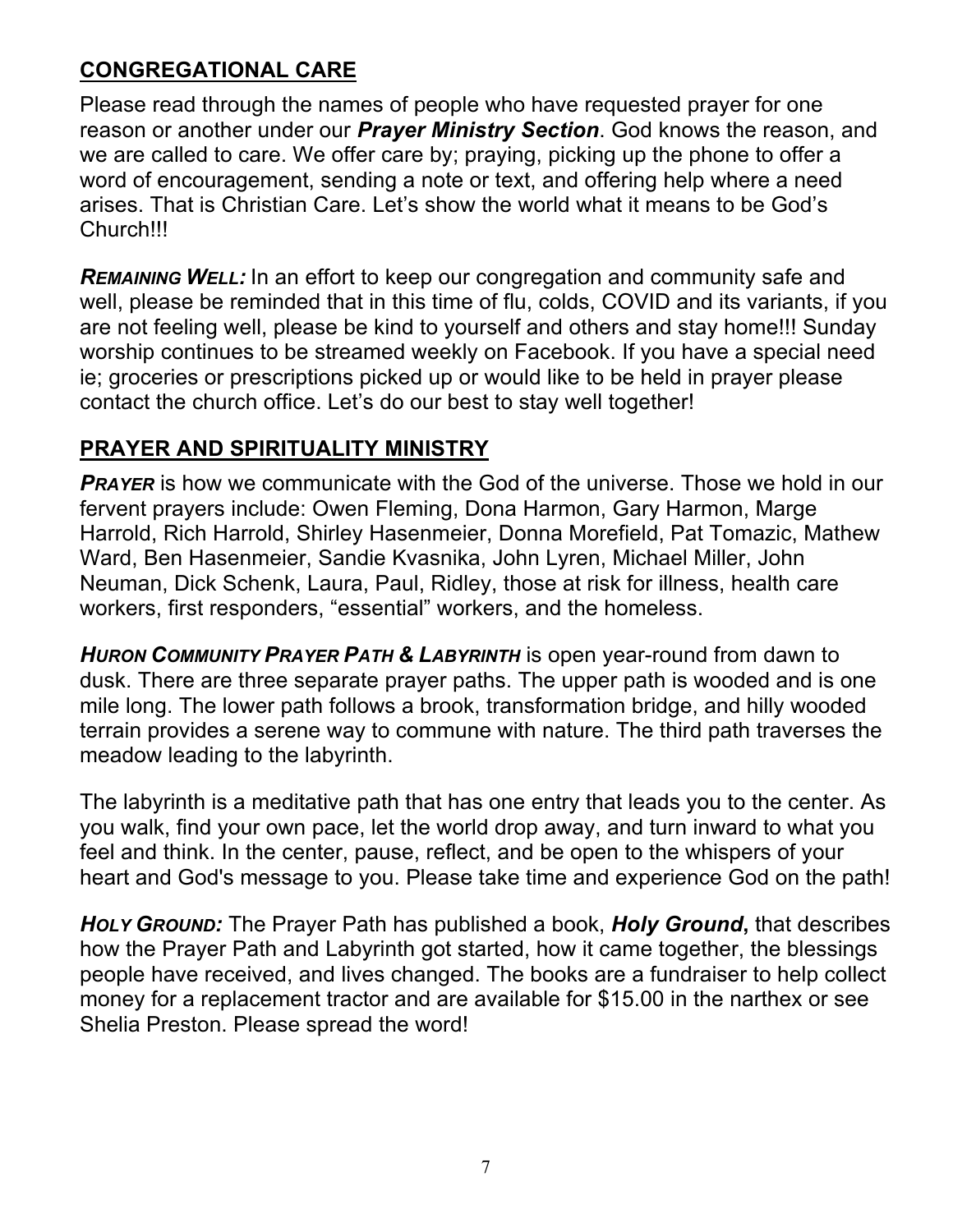#### **WOMEN'S MINISTRY**

*WOMEN'S MINISTRY:* Ladies save the date of April 30, for the Spring Gathering to be held at Zion Lutheran, Sandusky from 9am - 1pm. This year's theme is "*Praying with Body and Soul*." Stay tuned as more specific information will be coming soon.

#### **WORSHIP INFORMATION**

**WORSHIP** is a time to connect with God and others, say thank you to God for everything we have been given, a time to learn and grow our faith and understanding and be challenged to follow the teachings of Jesus, a time to be in community. Please join us each Sunday at 9:00 am as we come together for worship.

*MIDWEEK LENTEN SERVICES* will continue this Wednesday, March 16th at 7:00PM. A light meal and fellowship will take place at 6:30 in the Fellowship Hall. For those who would like to join our Lenten Book Club we will be reading 'The Last Week' by Borg and Crossan. Discussion will take place during fellowship before each service. For further details see Hope Nottke.

*FLOWER CHART:* The 2022 Sign-up Flower Chart is posted on the bulletin board in the narthex. Cindy Carruthers (419-602-7269) will again coordinate this ministry for 2022. Flowers are purchased from Sweet Pea Flower Truck and are \$25.00 per side. Invoices are placed in the cubby marked "Sweet Pea Invoice" in the upper room and can be picked up there. Payments should be mailed directly to Sweet Pea. Cindy will contact you before the flowers are ordered. If the flowers are to celebrate a special occasion or in honor or memory of a loved one, please notify Cindy or the office at 419- 433-4711 or zionhuron@gmail.com so it can be listed properly in the bulletin.

**ACTIVITY BAGS** are back for our younger members and visitors. The Activity Bags are located at the entrance of the Sanctuary. Please use a bag during the worship service. We ask that you put all items back into the bag and return to the proper place, so that others may also enjoy. \*\*We are looking for 1-2 individuals to assist with the upkeep of the Activity Bags. Minimal time commitment is required. Please reach out to Missy Gibboney at magibboney@hotmail.com or the church office if you are interested or would like more information.

*CONTINUOUS COMMUNION:* We ask everyone to comply with mask-wearing before and after communion. An usher will dismiss rows to maintain proper social distancing. Individuals will walk down the center aisle to the rear of the sanctuary, where you will receive communion. Remain near the center of the aisle to avoid crowding the ends of pews. Masks must be kept on until standing in front of the communion assistant, where you will receive bread and wine placed in your hand. Juice and gluten-free options are available upon your request.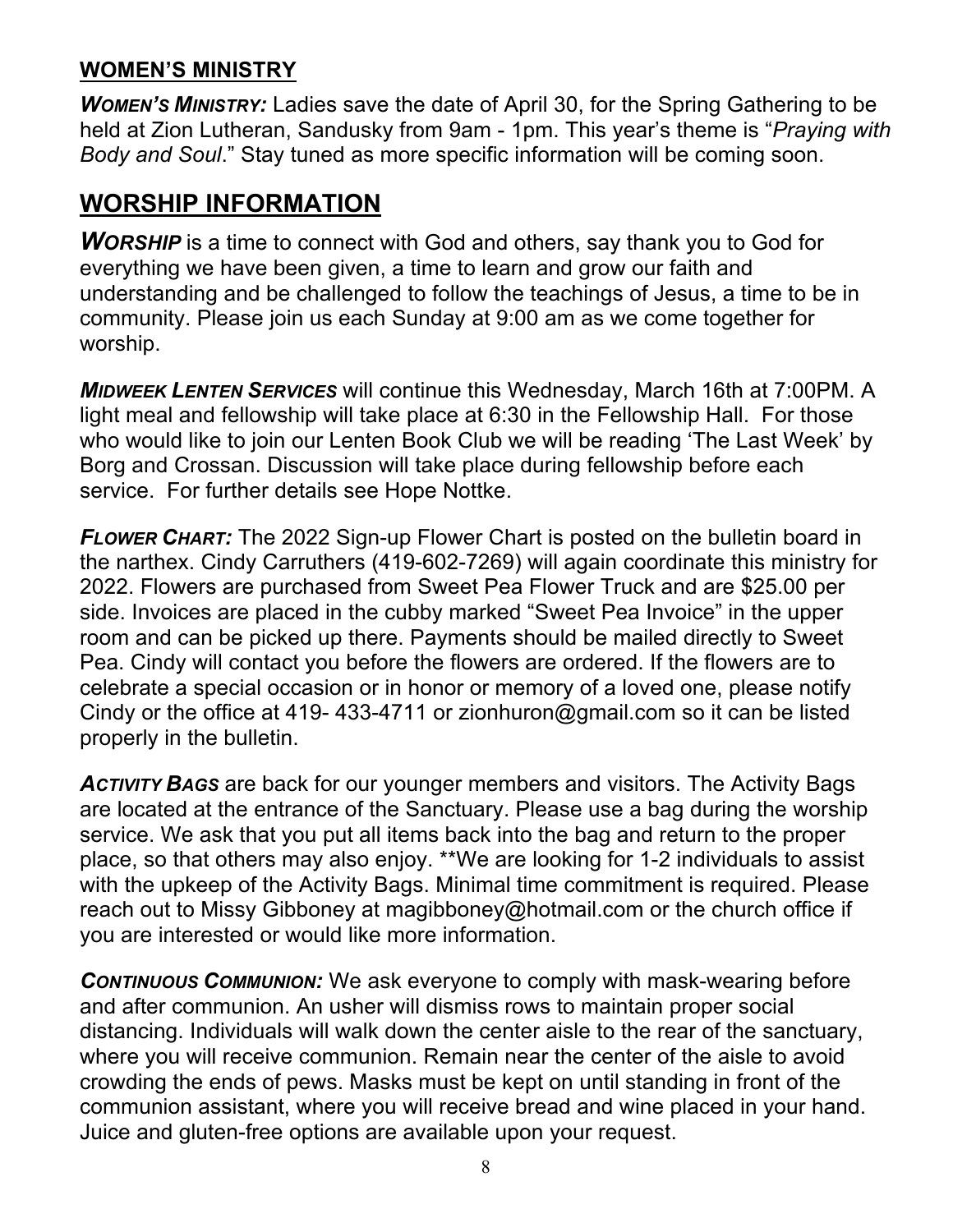After receiving communion, place the small cup in the trash can and don your mask, covering your nose and mouth. Mask must be on before returning to your seat via the side aisle. Please notify an usher If you need communion brought to you in your pew.

*AS WE CONTINUE THROUGH WINTER* be aware of possible cancellations of worship and other church events. If we are at Level 3 by the Sheriff's Office, all events, including worship, will be canceled. Level 2, please check the church voicemail, Facebook and website for updates. Stay safe!

#### **OFFICE HOURS**

**PASTOR KRIS:** Pastor Kris welcomes your visits and appointments. To better plan, please email or call her or the office directly to set up a time to meet: Zionhuron@gmail.com or pastorkrisschroeder@gmail.com or by phone at 419- 433- 4711. During this time of staff transition, Pastor Kris's scheduled office hours will vary week to week.

*OFFICE:* Normal office hours are Mon – Thurs from 10:00 am – 3:00 pm when voicemails (419-433-4711) and emails (zionhuron@gmail.com) are addressed. Please visit our website at zionhuron.org for "everything Zion" and our Facebook page for general updates and live streaming of Sunday services.

#### **MUSIC MINISTRY**

*FAMILY CHIMES:* an intergenerational musical-fellowship led by Mr. Walt, continues to practice, have lots of fun and provide musical talent for worship! All are welcome to join no matter age or ability. Rehearsals take place most Sundays after 9 am worship. Questions, contact Walt: wbaughman53@gmail.com or Missy Gibboney: magibboney@hotmail.com. March practice dates include: March  $13<sup>th</sup>$  & 27th!

#### **FINANCE**

|                             | March 6, 2022                   |
|-----------------------------|---------------------------------|
| Contributions received      | \$2,659                         |
| Budgeted amount needed      | \$4,260.00                      |
| <b>YTD Budget: \$42,600</b> | <b>YTD Actual: \$-12,806.76</b> |

### **Weekly Offerings**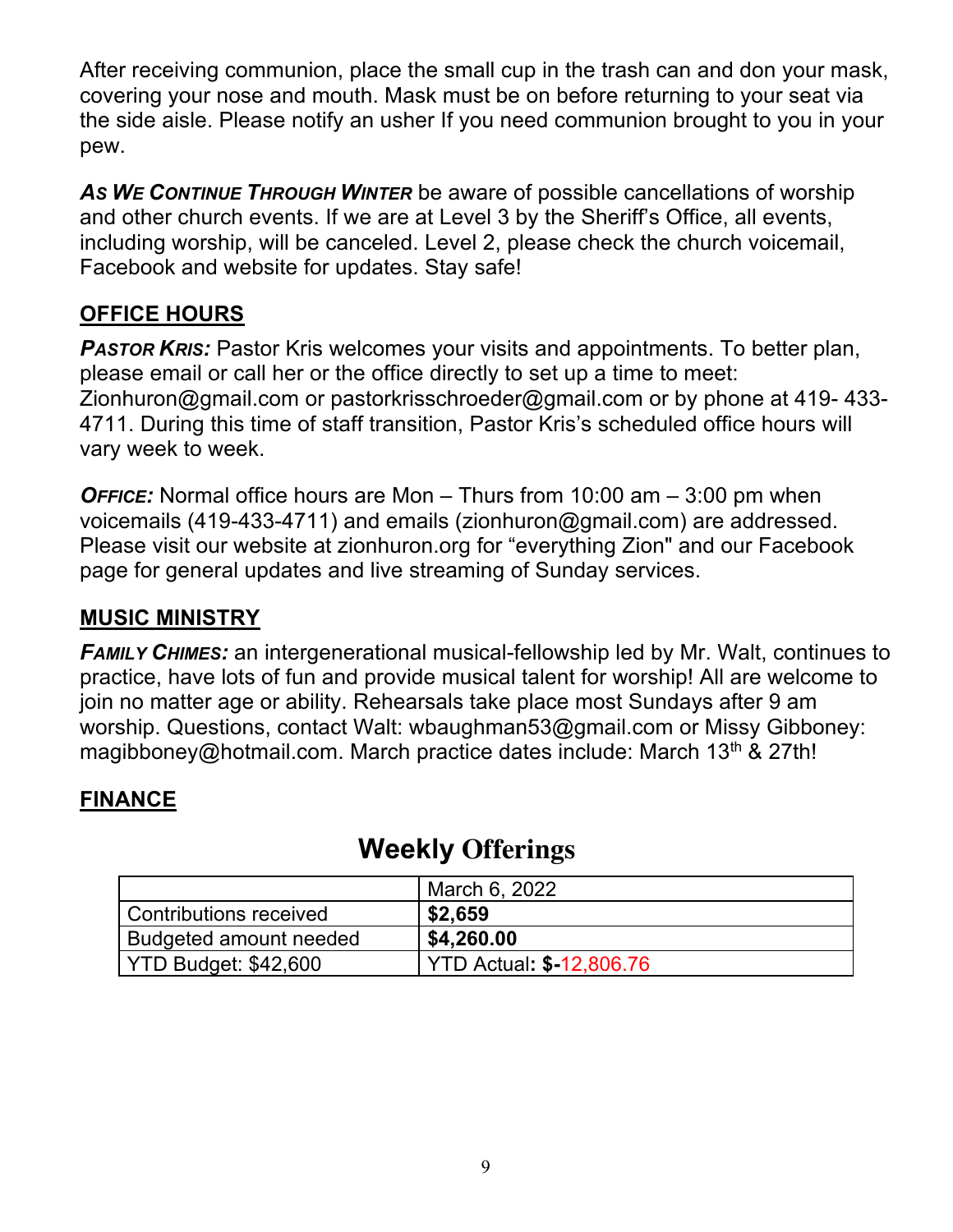#### **EVENTS**

*CHURCH MASTER CALENDAR:* We ask that NO event, meeting, or announcement be written on the church master calendar without first notifying the office of the date and time. Also, if you host an event, it is your responsibility to ensure that all tables, chairs, flip charts, etc. be put away before you leave. Thank you for your cooperation.

#### **IDEAS AND SUGGESTIONS**

*HAVE AN IDEA OR SUGGESTION* but not sure what to do with it? It is encouraged for members of the congregation to help implement programs, missions, and fellowship opportunities. Printed guidelines are available on the back table in Narthex for your reference. Your Members-at-Large, Paul Nabors or Bev Moyer can help too!

#### **OPPORTUNITIES TO SERVE**

*HURON HELPING HANDS FOOD PANTRY* is always looking for items to fill their shelves, to provide to those in need. Needed items include canned fruit, boxed cereal, canned ravioli, canned pasta, canned beef stew, Rice-a-Roni, baking mix, pancake mix, body wash, and shampoo. Egg cartons are also currently needed.

*FOOD PANTRY LENTEN JOURNEY CONTINUES:* Remember to pick up a list of items, located on the table in the narthex, that we are collecting throughout Lent to donate to the Huron Food Pantry on Easter Sunday. This is one small way we can give to those in need as we draw closer to God this season.

*SONSHINE PROJECT* continues to show God's love as we continue to build relationships between Zion and the community. We have been delivering boxes of food and milk to the food pantry donated by Zion and we have been providing home cooked meals prepared by Christ Community Meal.

We have completed Bible Study twice in the month of February (*the book of Matthew*). Residents have been praying for themselves, their neighbors, and their community. Thank you all for your concerns, prayers, and donations as we reach out to the community.

We are looking for a person to help once a month with deliveries on the first Wednesday of the month. If you are interested, please call the church office or Shelia Preston.

#### **NEW STAFF**

*WE ARE PLEASED TO WELCOME JENNA RILEY AS ZION'S CUSTODIAN.* We are pleased to welcome Jenna Riley as Zion's custodian. She has been assisting Jennifer and will now be taking on the custodian position. We would like to thank Jennifer for her time and dedication to our congregation over the years.